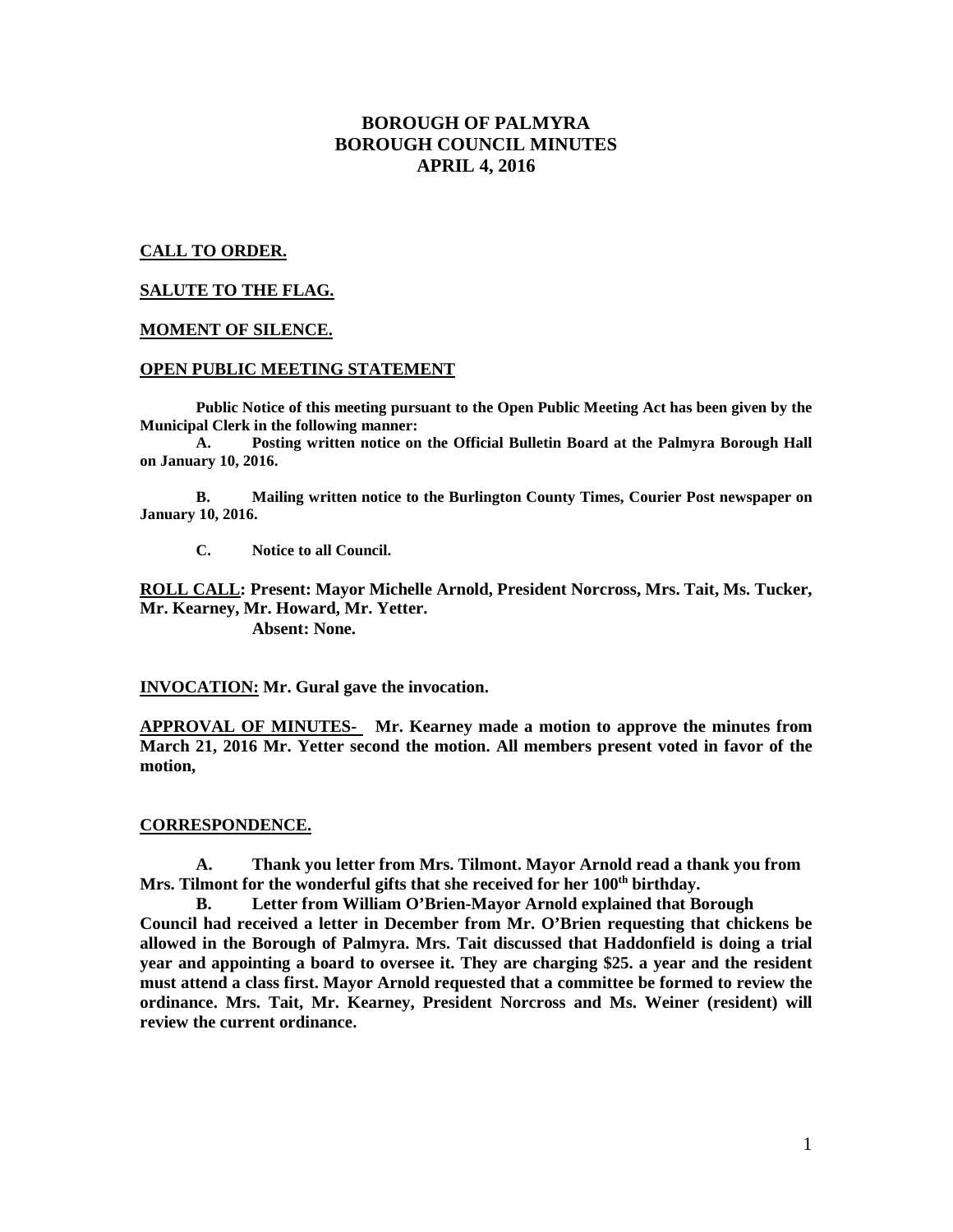#### **PROFESSIONAL UPDATES.**

**A. Environmental Resolutions-William Kirchner advised council that the community center generators sub-contractor reversed the wires and shorted out the HVAC system at the center. The HVAC maintenance contractor Air Systems is going through the entire building and evaluating all of the systems. The parts will take about 4 weeks to arrive and that there will be no air or heat in the gym till it is fixed. Mayor Arnold inquired about the scope of work that will be needed. Mr. Kirchner replied that he is waiting on a formal report from Air Systems, but that he is aware that at least 7 units have been damaged. Mr. Howard inquired as to who hired the sub-contractors. Mr. Kirchner explained that the contract was awarded to Municipal Maintenance who has an excellent reputation with work in the Borough and that they contracted the sub-contractor. Municipal Maintenance will perform all the repairs necessary. South Broad Street milling will start on Wednesday to regrade the road and 2nd Street will start next week if the weather holds. The accordion wall at the center is moving along and the contractor will start later this month, it should be completed by the middle of May. Mrs. Tait inquired if she could get a copy of step by step when the bids are done. She would like to know the exact cost for each step. Mr. Gural explained that the professional cost are listed on the letter of award from each professional and that he will make sure that Mrs. Tait receives a copy.** 

 **B. Maser Consulting-Mr. Gural gave the report for Maser Consulting. There is a resolution to approve the lunch room proposal on the agenda in the amount of \$14,900. The fire department structure report was awarded. The parks and recreation award from Burlington County Parks Grant was received for the park at the river. Environmental Resolutions prepared the original design for the grant application and Maser Consulting will be doing the project moving forward. Maser Consulting is also preparing an update to the drug-free zone to include the War Memorial and Ethel Hardy Park.** 

**PUBLIC PORTION- This public portion is for discussion on professional updates, resolutions and ordinances listed on the agenda. Please sign in and state your name and address for the record. Council will give all comments appropriate consideration. Each citizen will be allotted up to five (5) minutes to speak, in order to allow everyone an opportunity to ask questions and express their opinions or concerns. Please direct all comments to the Mayor. Each resident may only speak once during each public portion.** 

**President Norcross made a motion to open the public portion, Mr. Howard second the motion. All members present voted in favor of the motion.** 

**Ms. Veitenheimer-Rowland Street discussed that the engineering fee to redo the lunch room is extremely high and what exactly is being done. Mr. Gural explained that architectural fees are included as well and that the council mailboxes as well as new waterlines need to be moved. The current cabinets need to be replace as well. Mayor Arnold explained that if the project was in the private sector it would be less expensive, but with government projects there are costs that increase the price.** 

**No one else wishing to be heard, President Norcross made a motion to close the public portion, Mrs. Tait second the motion. All members present voted in favor of the motion.**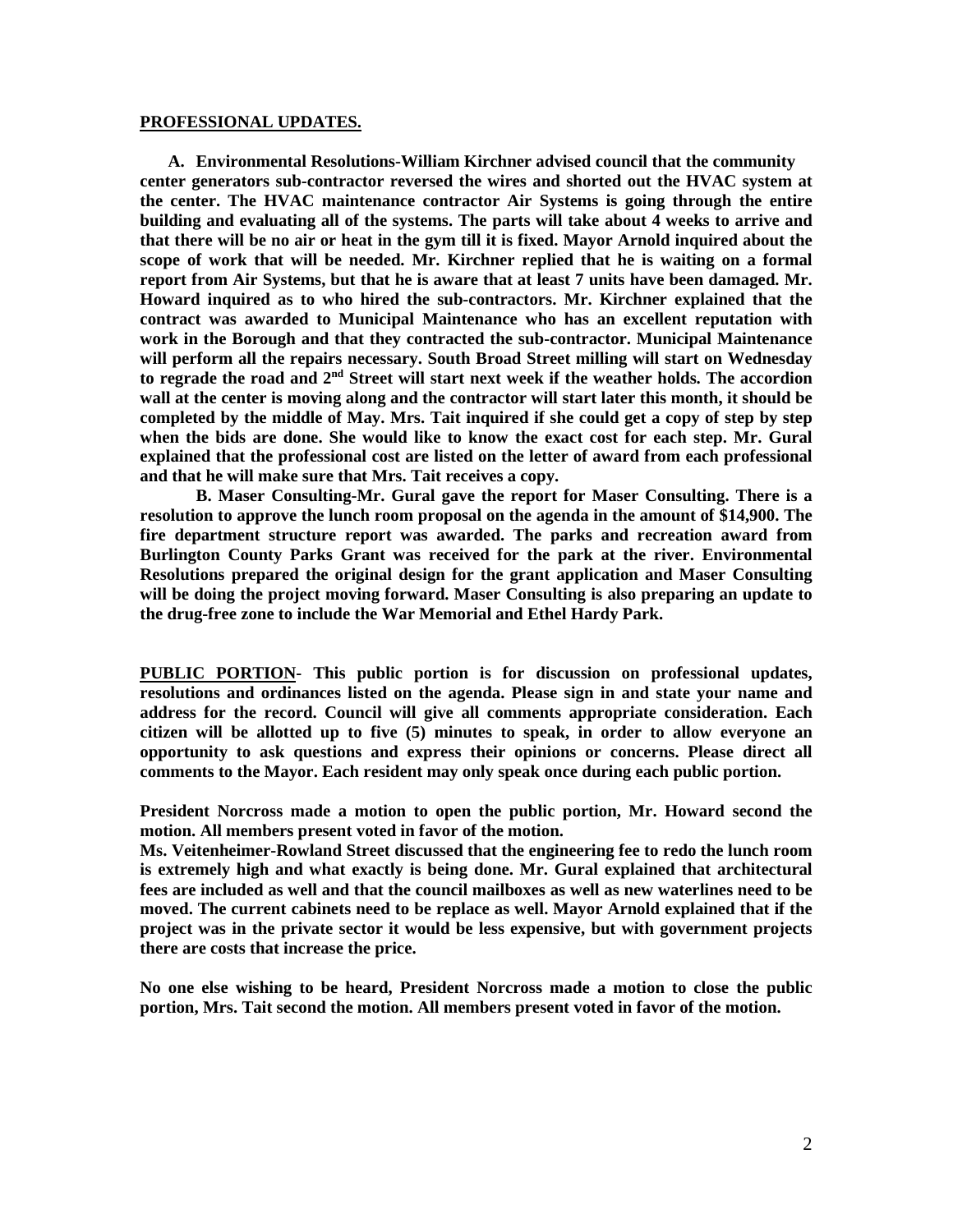**COMMUNITY SPOTLIGHT. Mayor Arnold explained that this section of the agenda is for groups or individual to announce or discussed that events are happening with their organizations.** 

**A. Egg Hunt-Ms. Tucker thanked the councilmembers for helping out and that there were a lot of kids who attended. Four kids from each age group got a prize. Mayor Arnold thanked the members of the community who also stepped up to help.** 

 **B. Rabies Clinic-April 23rd from 1pm-3pm at the band shell.** 

 **C. April Clean Up Month-Mr. Henry informed council that there is a lot of leaves, brush and also TV's on the street. The Borough can no longer take TV's. The County will not accept electronics from towns. A resident can take the TV to the Recycling Resource Center in Columbus. Mayor Arnold announced that by previous resolution April 16th is Clean Up Day in Palmyra and that public works is open that Saturday from 7am-5pm.** 

 **D. Orchards Friends School. Mrs. Donnelly discussed the school and that it is a home for disabled students. The school is looking to grow with community involvements and also for volunteers to share with the residents. Weekends are hard for the students to volunteer as some come from an hour away. Mayor Arnold discussed that she would like to see the students used for some of the programs in the Borough.** 

**E. National Foundation for Women Legislators-2016 International Outreach Committee. Mayor Arnold announced that she was selected to serve on the committee.** 

**F. Burlington County Shredding Event. The next event for confidential file shredding only is on April 24 at the Resource Center in Columbus.** 

 **G. Ronald McDonald House-President Norcross informed council that Mrs. Adams third grade class will be making the same presentation to the County Freeholders about collecting tabs for the Ronald McDonald House. They are hoping that the Freeholders will give permission to place the collection buckets in the County buildings.** 

 **H. Ms. Tucker and Mr. Howard discussed that they attended a Rutgers presentation where a lot of the freshman from Palmyra were involved. They would like to see a youth in government day, so that the students can have an understanding of what goes on at Borough Hall as an employee and also as an elected official. The Palmyra freshman had given a speech about classwork, this is the first year that the school had attend the event and would like to continue attending the Rutgers event.** 

**RESOLUTIONS. Consent Agenda- Resolution 2016-111-Resolution 2016-114 will be enacted as a single motion, if any resolution needs additional discussion it will be removed from the consent agenda and voted on separately. Ms. Tucker requested that 2016-112 be removed from the consent agenda. President Norcross made a motion to approve the consent agenda, Mr. Kearney second the motion. At the call of the roll, the vote was:** 

 **AYES: President Norcross, Mrs. Tait, Ms. Tucker, Mr. Kearney, Mr. Howard, Mr. Yetter.** 

 **NAYES: None.** 

**A. Resolution 2016- 111, Resolution Rejecting Bids For Above Storage Tank Project At Public Works/Sewer Property.** 

**B. Resolution 2016-112, Resolution Of The Borough Of Palmyra Accepting a Certified List From Palmyra Borough Participating Volunteer Fire Companies For Eligibility In Length Of Service Awards Program (LOSAP) For The Year 2015. Ms. Tucker recused herself and stepped down from the dais. President Norcross made a motion to approve the resolution, Mr. Kearney second the motion. At the call of the roll, the vote was:** 

 **AYES: President Norcross, Mrs. Tait, Mr. Kearney, Mr. Howard, Mr. Yetter. NAYES: None.** 

**C. Resolution 2016-113, Resolution Awarding Engineering Services To Maser**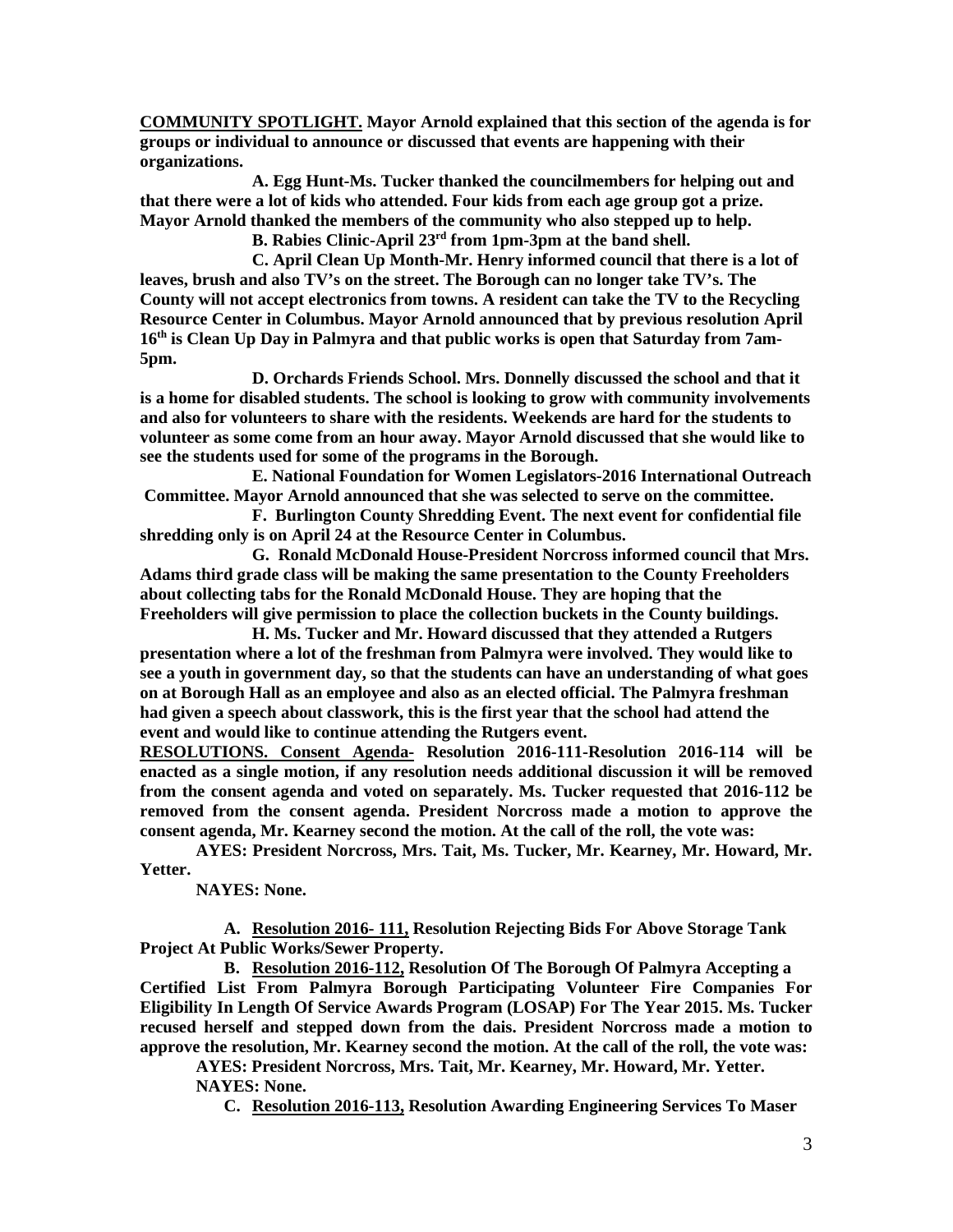**Consulting For Lunch Room/Copier Room Improvements Project In The Amount Of \$14,900.** 

**D. Resolution 2016-114, Resolution Appointing Marie Nagle As Board Of Health Coordinator For The Borough of Palmyra For The Years 2015 At A Salary Of \$204. And 2016 At A Salary Of \$208.08.** 

# **DISCUSSION ITEMS.**

**A. Salary resolution-President Norcross explained that he would like to amend the salary resolution to remove the 2% raise given to the Borough Council and Mayor. President Norcross discussed that he does not want to take the increase. Mr. Gural recommend that they amend the salary resolution 2016-105 to reflect the decrease. Resolution 2016-115, Resolution Amending Resolution 2016-105, Establishing The Annual Rates Of Compensation and/or Hourly Rates Paid to Borough Employees. President Norcross made a motion to approve the resolution, Mrs. Tait second the motion. At the call of the roll, the vote was:** 

 **AYES: President Norcross, Mrs. Tait, Ms. Tucker, Mr. Kearney, Mr. Howard, Mr. Yetter.** 

 **NAYES: None.** 

**B. Palmyra sign. Mr. Gural discussed that since permission is needed from Burlington County and the State of New Jersey to place a Welcome to Palmyra Sign on Route 73, Chief Pearlman recommend that the sign be placed on private property. There are some good opportunities along Route 73 for placement of the sign. Mayor Arnold requested that Mr. Kearney look at a design for the sign. Mr. Kearney discussed that perhaps Philadelphia Sign Company would do the sign and place it on their property. Mayor Arnold requested that Mr. Kearney work with President Norcross on the property.** 

**C. Palmyra Day-Mayor Arnold requested a committee meeting to pull everything together for April 30th as a joint effort between the Borough and the Community Center Board.** 

# **ADMINISTRATOR REPORT.**

**A. Sewer bill update-Mr. Gural informed council that there was an error in the letter that was sent out to the residents explaining the increase, there actually was an increase in 2006. The residential bills have been issued and the commercial/industrial bills will be going out shortly.** 

**B. West 4th Street update. There is a meeting scheduled for Thursday with the school. Mayor Arnold requested that Mr. Gural reach out to Mr. McMahon (tax assessor) to assess the value and how it may affect any properties. .** 

**C. Wi-Fi update-there will be two hotspots located in Borough Hall, one in the courtroom and one in the police training room.** 

**D. Artificial turf maintenance update-weather permitting the turf at Legion Field will be treated tomorrow.** 

**E. Financial Disclosure Forms-all elected officials are required to file a disclosure form and also some employees.** 

**F. Redevelopment investigation at 620-622 Highland Avenue-update-Mr. Gural informed council that the resolution will be presented to the Land Use Board meeting on May 18th .** 

**G. Community Energy Aggregation-the utility working with Burlington**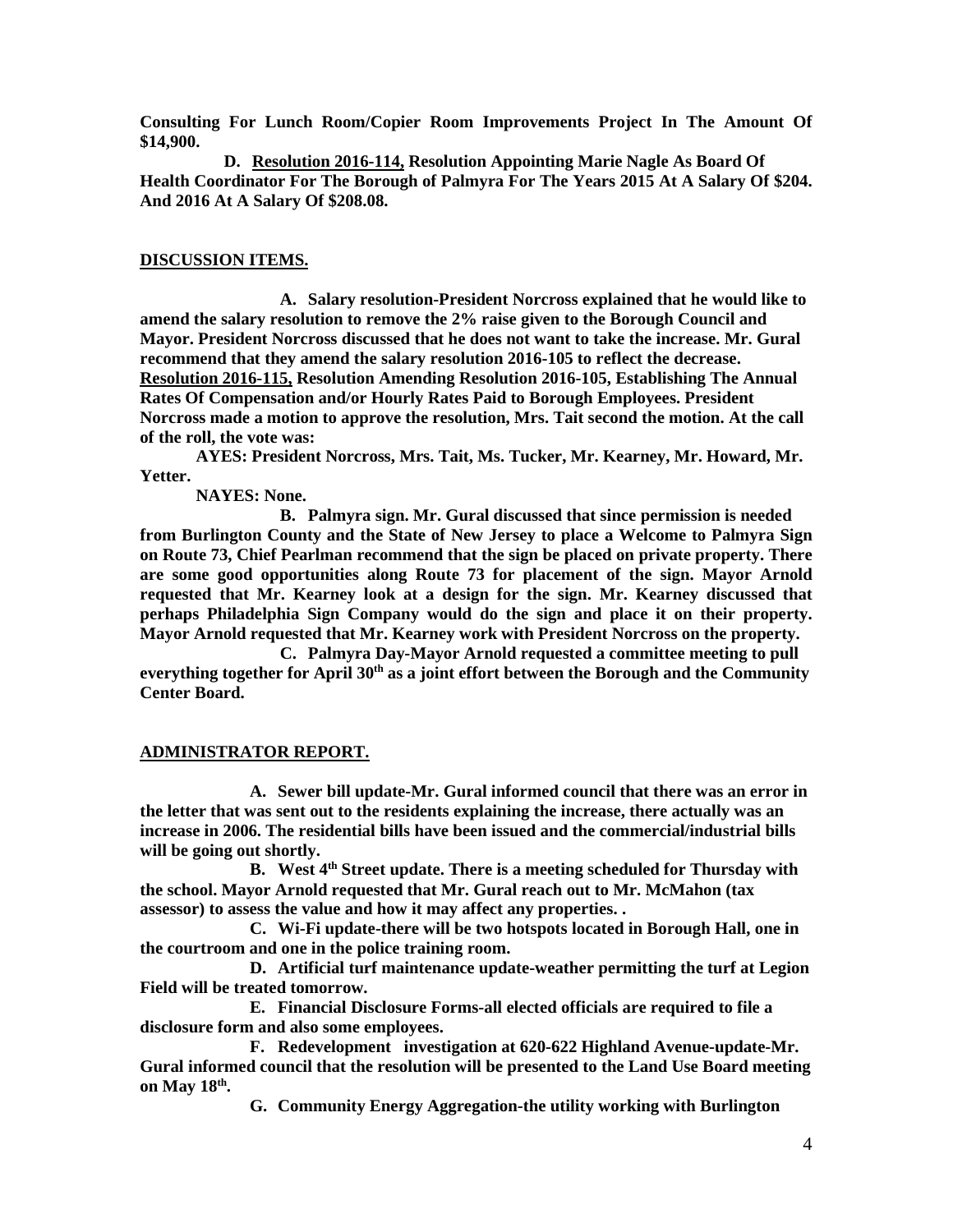**County Freeholders will give a presentation to Council on April 18th before the adoption of the ordinance.** 

**H. RFP-housing inspector-due April 14th .** 

**I. Noise ordinance update-Mr. Gural discussed that the NJ Planner Quarterly report states that the Borough must request approval from DEP to have an ordinance regulating noise. The State will only approve the ordinance if it is their model ordinance and that the Governing Body or a neighbor can file a noise complaint.** 

**J. Tony' Barbershop-update-Mr. Gural reported that the barbershop is anxious to get started and work will start in the next two weeks.** 

- **K. UCC fees-the fee ordinance needs to be created so it can be adopted.**
- **L. Public Works-an advertisement for a new employee will be posted soon. .**
- **M. Burlington County JIF-Safety breakfast-April 7th .**

**PUBLIC COMMENT. Please sign in and state your name and address for the record. Council will give all comments appropriate consideration. Each citizen will be allotted up to five (5) minutes to speak, in order to allow everyone an opportunity to ask questions and express their opinions or concerns. Please direct all comments to the Mayor. Each resident may only speak once during each public portion.** 

**President Norcross made a motion to open the public portion, Mr. Kearney second the motion. All members present voted in favor of the motion.** 

**Mr. Rader-Harbour Drive- inquired if the article in the Burlington County Times about energy aggregation referred to the ordinance that council introduced and also is it just residential properties or all properties. Mr. Gural replied that it is for all properties. Mr. Rader inquired if the public will be allowed to ask questions during the presentation at the next meeting. Mayor Arnold responded that everyone will be given a chance to ask questions. Mr. Rader discussed the park at the riverfront and that it was dedicated to the Borough by Will Montgomery and that there is a 10 foot drop on the side. Mr. Rader recommend that a fence be placed so that no one falls down the drop. Ms. Weiner-E. Charles Street informed council that the new flyer for the Community Center Board is out and that there are several programs.** 

**No one else wishing to be heard, President Norcross made a motion to close the public portion, Mr. Howard second the motion. All members present voted in favor of the motion.** 

# **MAYOR AND COUNCIL COMMENTS.**

**Ms. Tucker commented that the freshman at the high school expressed that they were in favor of the 4th Street change to a one way.** 

**Mayor Arnold discussed that she would like to see an ordinance created to restrict the use of the Borough logo and that any indication that the Borough is involved in an activity should have permission to do so. The permission can be granted by the Administrator or by motion of Borough Council at a meeting. Mr. Howard discussed that if someone is using Legion Field or the Community Center that would already be considered part of the Borough. Mayor Arnold explained that if it is sponsored by the Borough it is a Borough event, but just because someone is using the Borough property does not mean that it is part of the Borough. Mayor Arnold discussed that if the Borough logo is used, it means the Borough has part of the responsibility of the event. Mr. Gural explained that the logo is owned by the Borough and that he has had very few request to use the logo. Mr. Howard**